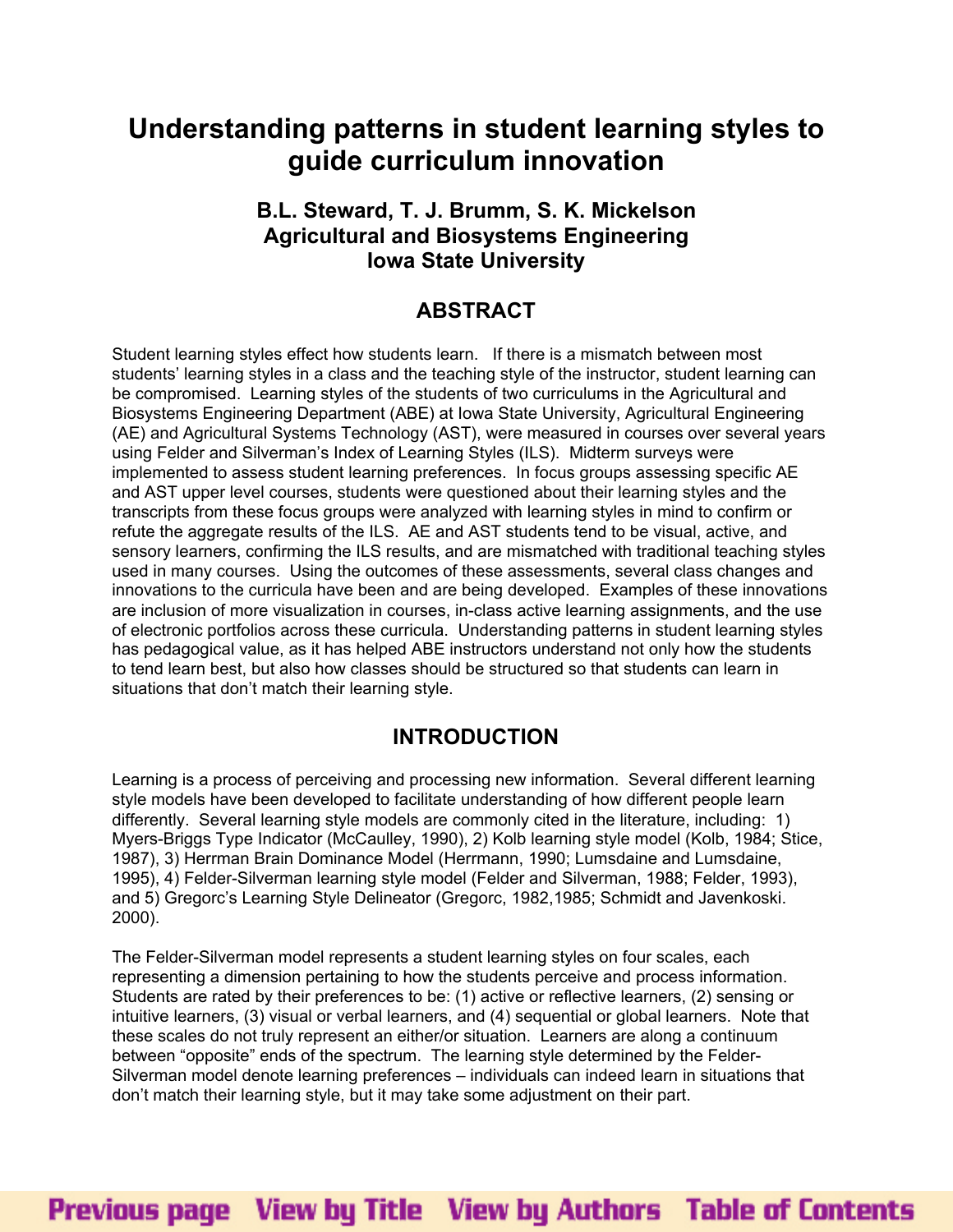Focus groups can be effective in obtaining specific summative data about student learning styles and preferences. A focus group is "a carefully planned discussion designed to obtain perceptions on a defined area of interest in a permissive, non-threatening environment" (Krueger and Casey, 2000). Christopher (2000) reported on the use of student focus groups as one evaluation component of a university-level course. She found the open and interactive setting provided by the focus group to facilitate students sharing deep thoughts about the course and specific suggestions for change. Hendershott and Wright (1993) used student focus groups to explore student attitudes about and behavior arising from general education curriculum requirements at a university. They found focus groups uncover "rich data" going beyond information gleaned through surveys. Hamilton and Pritchard (2002) found that the use of student focus groups resulted in specific suggestions for course improvements as well as significant increases in student course evaluations ratings.

The objective of this study was to better understand learning style patterns of students in two curriculum of a particular engineering department so that course innovations would best address learning patterns in the class.

### **METHODS**

### **Learning Style Index**

To further understand the interactions between the instructor's learning style and that of the students, the Index of Learning Styles (ILS; Felder and Soloman) was used to assess preferences on four dimensions of Felder-Silverman (1988) model of learning styles. While other models may have also suited our purpose, the ILS was easily understood by students, fairly simple (only four dimensions) and web-based, making the ILS easy to implement. This assessment was performed on the instructors and also on students in two curriculums, Agricultural Engineering and Agricultural Systems Technology within the Agricultural and Biosystems Engineering Department of Iowa State University during 3 first-year student orientation courses and one upper level course. Freshman and transfer students in the AST curriculum were surveyed using the ILS in the fall of 2002. Similarly, freshman and transfer students in the AE curriculum were surveyed during fall 2000 and 2002. One class consisting of upper level students was surveyed during fall 2003. The results of the ILS were aggregated and analyzed. JMP software (The SAS Institute Inc, Cary, N.C.) was used to determine if statistical differences existed between courses in any of the learning style dimensions and to determine which of the learning styles had mean scores that were significantly different than zero.

### **Midterm Survey**

At mid-term of spring 2001 and 2003 terms of an upper level AST course, students were asked to complete a course survey administered through WebCT. While responses to the survey were anonymous, WebCT indicated which students responded to the survey. For completing the survey, each respondent was given a small amount of course credit. The instructor examined the responses to identify reoccurring themes. Ambiguities and questions arising from the data were used in the development of guiding questions for the subsequent focus groups.

### **End-of-Term Focus Group**

Near the end of the terms of the upper level AST course, students were asked to volunteer to be a part of a focus group to provide the instructor with course feedback. Students were selected to represent a wide academic cross section of class members. Anonymity of the focus group participants was protected. A focus group moderator and recorder developed guiding questions with input from the instructor, based on e-mail responses and the midterm feedback e-survey.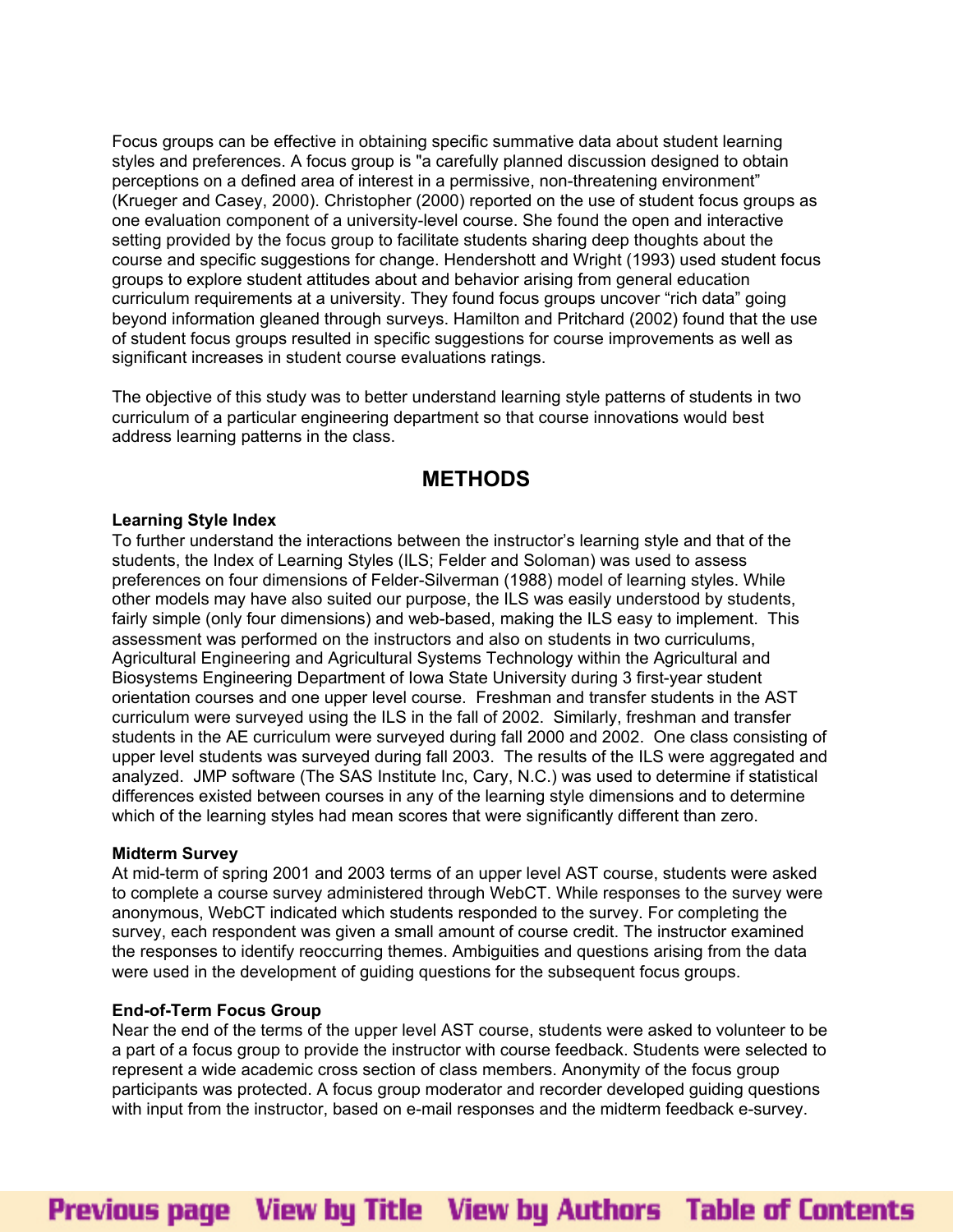The guiding questions of these focus group sessions focused on understanding the learning styles of the students, what instruction methods they perceived as being most helpful for their learning, and what changes to the course would best help their learning.

Each focus group met for approximately one hour. In 2001, seven students participated, while in 2002, three students participated. The discussions were recorded on an audiotape. The recorder made annotations to indicate who was speaking. After the focus group met, the audiotape was transcribed, and student names were removed to maintain their anonymity. The transcripts were analyzed using the long table method (Krueger and Casey, 2000), to find potential answers to questions that were raised by data from the other assessments.

## **RESULTS**

### **Learning Style Index**

The first author (Steward) had a moderate preference for the reflective dimension of the active/reflective learning scale. On all of the other scales – sensing/intuitive, visual/verbal, sequential/global – he was balanced in his preference. The second author (Brumm) had a strong preference for active learning, and moderate preferences for intuitive, visual and global learning. The third author (Mickelson) had strong preferences for active, sensing, and visual learning, and a balanced preference for sequential/global learning. This shows the just how different faculty instructors learning style can be.

When the student data was aggregated, scores on the active, sensing, visual, and sequential end of the learning style dimensions were made negative to represent numerically the continuum on each of the four scales. There was no evidence of significant differences in the mean scores on any of the dimensions across the four classes. Aggregating the data from all of the four classes, we found that on three of the four learning style dimensional scales – active/reflective, sensing/intuitive, and visual/verbal – the mean scores were significantly different than zero, indicating on average there is a least some preference for one end of the dimension scale on three dimensions of the learning styles (Figure 1). In particular, on the visual/verbal scale, the mean score was -7.51 with a 95% confidence interval (CI) of  $\pm$  0.68. On the sensing/intuitive scale, the mean score was  $-4.02$  with  $\pm$  0.88 CI. For the active/reflective scale, the mean was  $-2.625$  with  $\pm$  -.94 Cl. For the sequential/global scale, the mean was  $-0.64$  with a  $\pm 0.89$  CI. Thus the students on average had a strong moderate preference for visual learning as opposed to verbal learning and a weakly moderate preference for sensing. For the active/reflective scale and the sequential/global scale, on the average, the students were balanced in the learning style preference with a great deal of variability in those scales.

### **Student Survey Results and Focus Group Discussions**

Though midterm surveys, students indicated how they thought the instructor could help student learning. These responses provided insight into student learning styles. Two themes emerged from the student responses. One theme was that "real world examples," "more hands on stuff," and "more practical stuff" would enhance their learning. The second emerging theme was that the students thought more examples, as indicated by responses such as: ". . . more examples . . .," and ". . . do more problems/examples," would help learning. These responses seemed to indicate that the students preferred to perceive new information by sensing.

Focus group discussions clarified the results from the ILS and mid-term survey leading to a deeper understanding of how students preferred to learn in two classes. In particular, the focus group discussions clarified what it meant for the class to be more "real-world" or "practical" –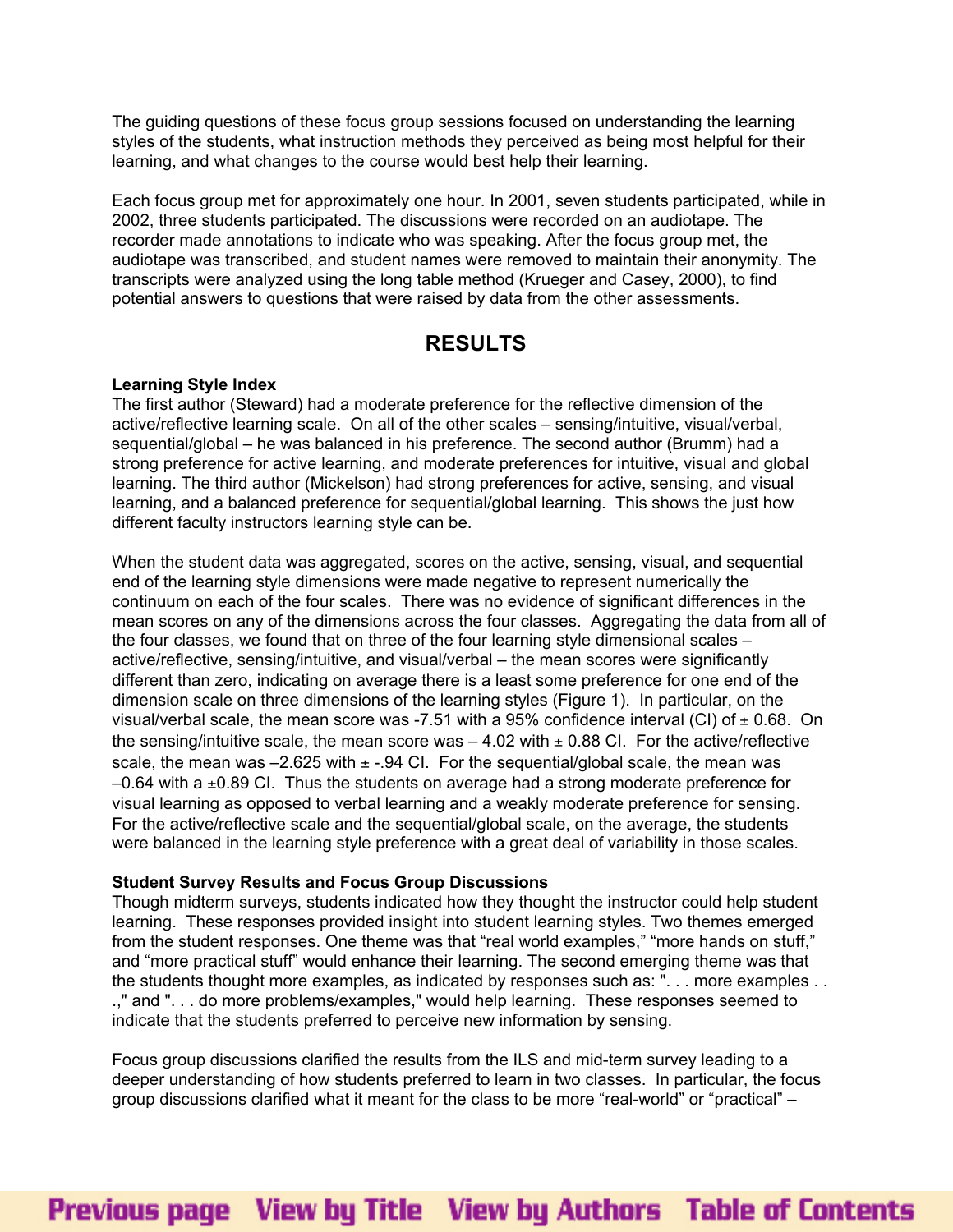themes that arose from the midterm surveys. Through the focus group discussion, we came to understand that when students refer to something being "real-world," they mean they can see the connection between the course content and their practical experience. Many students bring experience to the class from their agricultural background – either growing up on a farm or having work experiences with mechanical systems. One student suggested, "Say you'll find this circuit in X and it's in this piece of equipment and this is how it works."

The idea of something presented in a real-world fashion gave substantial insight into the students' learning styles. In particular, there was a clear identification of a visual over a verbal learning style. When directly asked, the students were unable to directly talk about their learning styles. Nevertheless, a visual learning style over a verbal learning style was observed in the focus group discussions.

Students indicated, for example, that they had difficulties reading the textbook to gain an understanding of how things work. A student said, "I just can't read about it and learn about it very well." Or another, "I know myself I just can't stick my nose in a textbook and learn everything I need to know." Visualization is very important to them, "I need to see what is there and see how it works." or "I just think it's good to see how things work visually instead of just reading it." They also found value in animations of systems that they were learning about. Thus, teaching methods that communicate concepts visually were perceived as helpful for learning.

From the mid-term survey responses alone, it was unclear how the class might be changed so that there would be more compatibility between the instruction and the students' learning style. The instructor assumed from the beginning that the learning style of these students was different from his own learning style. Teachers tend to provide instruction that is consistent with their learning style (Felder, 1993). In an effort to better connect with the student learning styles, the instructor presented what he perceived as "real world examples" in the class to try to help the students make connections with subject matter that at times is rather abstract for agriculture students. Nevertheless, from the mid-term survey, the students indicated more practical examples would help their learning. These responses pointed out a need for further understanding of the students learning styles so that further improvements could be made in this area. The learning style patterns observed in the ILS results were confirmed by the midterm survey and the focus group discussions. In addition, the survey and focus groups provided insight into how these students prefer to learn and what instructional improvements they perceive as being helpful.

### **Course and Curricular Innovations**

The results of this study have been used to shape innovation in the classroom. The first author, for example has been using questions based on the previous week's class to shape the next class making the class more interactive. Because of the very strong visual preference of the student, more images and animations have been introduced each time the course taught to help students understand course concepts. More active learning exercises have also been introduced. It is not enough, however, to align courses with dominant learning styles. Students also need to be challenged to learn in ways that do not align with their preferences. For example, students were recently required to find, read, and understand a technical paper related to the course, and write a summary of the paper. Such an assignment required the students to perceive and process verbal information.

The authors of the paper came to understand that their learning styles can be different from that of their students. Therefore, they adjusted their classroom pedagogy to include more opportunities for different learning styles. For example, inclusion of more visual descriptions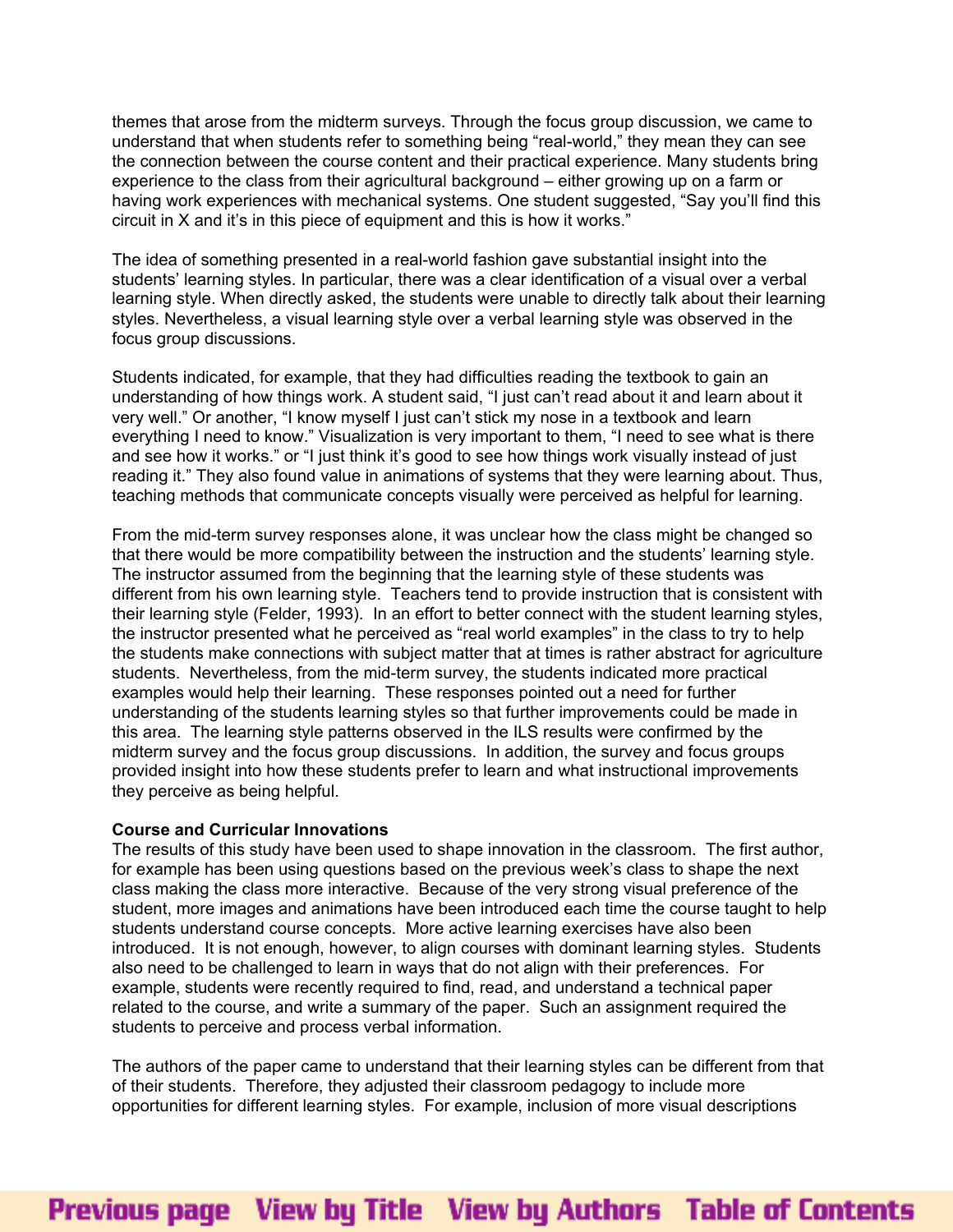and "real world" examples in all our classes help students that are visual learners, where as we relied more on equations and theories (verbal) to demonstrate concepts in the past.

Innovations in the AE and AST curriculums are being implemented. For example, electronic portfolios will soon be required of every undergraduate student in the department. Students will use them to demonstrate and develop competencies related to the program student outcomes. Given that our students tend to be visual learners, we believe students should find the creation and reflection of electronic portfolios an excellent learning experience for them.

## **CONCLUSIONS**

From this study, we concluded that:

- 1. Consistent, salient learning style patterns exist in the students of two different curriculums in our department: our students tend to be strongly visual learners.
- 2. Other assessments confirm learning style patterns and clarify how students think about their learning styles or preferences giving instruction information necessary to affect change in instruction.
- 3. Knowledge of learning style patterns provides motivation and guidance in making classroom and course innovations and changes.

## **REFERENCES**

Christopher, S. 2000. Student-based focus groups: one component in course evaluation. Jour. of Staff, Program, & Organizational Development 17(1):7-16.

Felder, R. 1993. Reaching the second tier: learning and teaching styles in college science education. J. College Science Teaching 23(5): 286-290.

Felder, R. M. and L. K. Silverman. 1988. Learning and teaching styles in engineering education. Journal of Engineering Education 78(7): 674-681.

Felder, R.M. and B. A. Soloman, Index of Learning Styles. Available on-line at <www.ncsu.edu/felder-public/ILSpage.html>, accessed August 28, 2003.

Gregorc, A. F. 1982. An Adult's Guide to Style. Maynard, MA: Gabriel Systems.

Gregorc, A. F. 1985. Gregorc Style Delineator™: A Self-Assessment Instrument for Adults. Columbia, CT: Gregoric Associates, Inc.

Hamilton, D. M., R. E. Pritchard, C. N. Welsh, and G. C. Potter. 2002. The effects of using inclass focus groups on student course evaluations. Jour. of Education for Business 77(6): 329- 333.

Herrmann, N. 1990. The Creative Brain. Lake Lure, NC: Brain Book.

Kolb, D.A. 1984. Experiential Learning: Experience as the Source of Learning and Development. Englewood Cliffs, NJ: Prentice-Hall.

Krueger, R. A. and M. A. Casey. 2000. Focus groups: a pocket guide for applied research. 3<sup>rd</sup> Ed. Thousand Oaks, CA: Sage Publications.